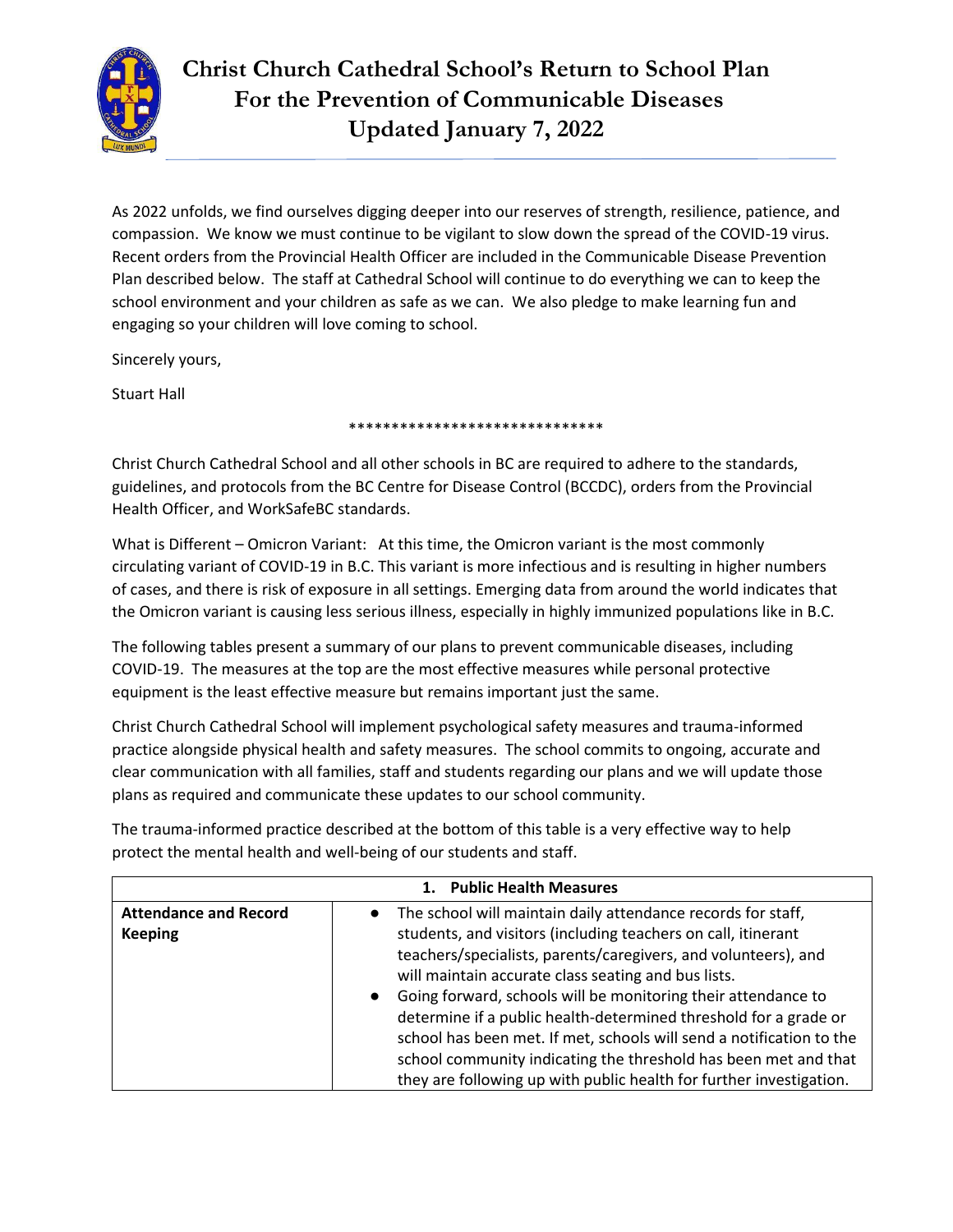|                                                          | This is in alignment with Communicable Disease Prevention Steps<br>already in place.                                                                                                                                                                                                                                                                                                                                                                                                                                                                                                                                         |
|----------------------------------------------------------|------------------------------------------------------------------------------------------------------------------------------------------------------------------------------------------------------------------------------------------------------------------------------------------------------------------------------------------------------------------------------------------------------------------------------------------------------------------------------------------------------------------------------------------------------------------------------------------------------------------------------|
| <b>Contact Tracing Transitions</b><br>to Self-management | Public health has transitioned to individual self-management (i.e.,<br>individuals care for themselves, engaging with health care<br>providers when needed), with public health focused on identifying<br>and responding to larger clusters and outbreaks. Individuals who<br>test positive are to notify those they live with or have had intimate<br>contact with.<br>Public health advises that COVID-19 is going to continue to<br>circulate in our population, and there will continue to be exposure<br>to the virus in the community, irrespective of school attendance.<br>More information is available from BCCDC. |
| <b>Vaccines</b>                                          | Vaccines have been shown to reduce the spread of many<br>$\bullet$<br>communicable diseases, including COVID-19. Reducing the spread<br>of COVID-19 protects not only the person vaccinated but also<br>reduces the chances that those who cannot be vaccinated will<br>contract the virus. All children 5 years and older can now receive<br>a vaccination. It is important that everyone who works in or<br>attends a school get vaccinated if they are eligible and stay up to<br>date with boosters as they are eligible.                                                                                                |

| 2. Environmental Measures              |                                                                                                                                                                                                                                                                                                                                                                                                                                                                                                                   |
|----------------------------------------|-------------------------------------------------------------------------------------------------------------------------------------------------------------------------------------------------------------------------------------------------------------------------------------------------------------------------------------------------------------------------------------------------------------------------------------------------------------------------------------------------------------------|
| <b>Learning Space</b><br>Configuration | Learning spaces are arranged to maximize the space available and<br>to avoid people directly facing one another (where possible).                                                                                                                                                                                                                                                                                                                                                                                 |
| <b>Ventilation &amp; Air Exchange</b>  | All HVAC systems are operating and have been maintained as per<br>standards and specifications, and all are working properly.<br>Every classroom (except the gym) has an industrial grade True<br>HEPA Air Purifier, which will also provide some relief during times<br>of poor air quality.<br>All air purifiers will be oriented to reduce horizontal cross-<br>ventilation in the classroom.<br>All classrooms have windows that open, and teachers are<br>encouraged to leave them open, weather permitting. |
| <b>Cleaning and Disinfecting</b>       | Frequently touched surfaces (those touched by larger numbers of<br>people) are cleaned and disinfected at least once each day.<br>Staff at Cathedral School have supplies handy if they need to clean<br>and disinfect dirty surfaces at any time during the day.<br>Staff at Cathedral School will sanitize desks and frequently<br>touched surfaces in the classroom throughout the day when the<br>students are away from the classroom.<br>Other general cleaning occurs in line with regular practices.      |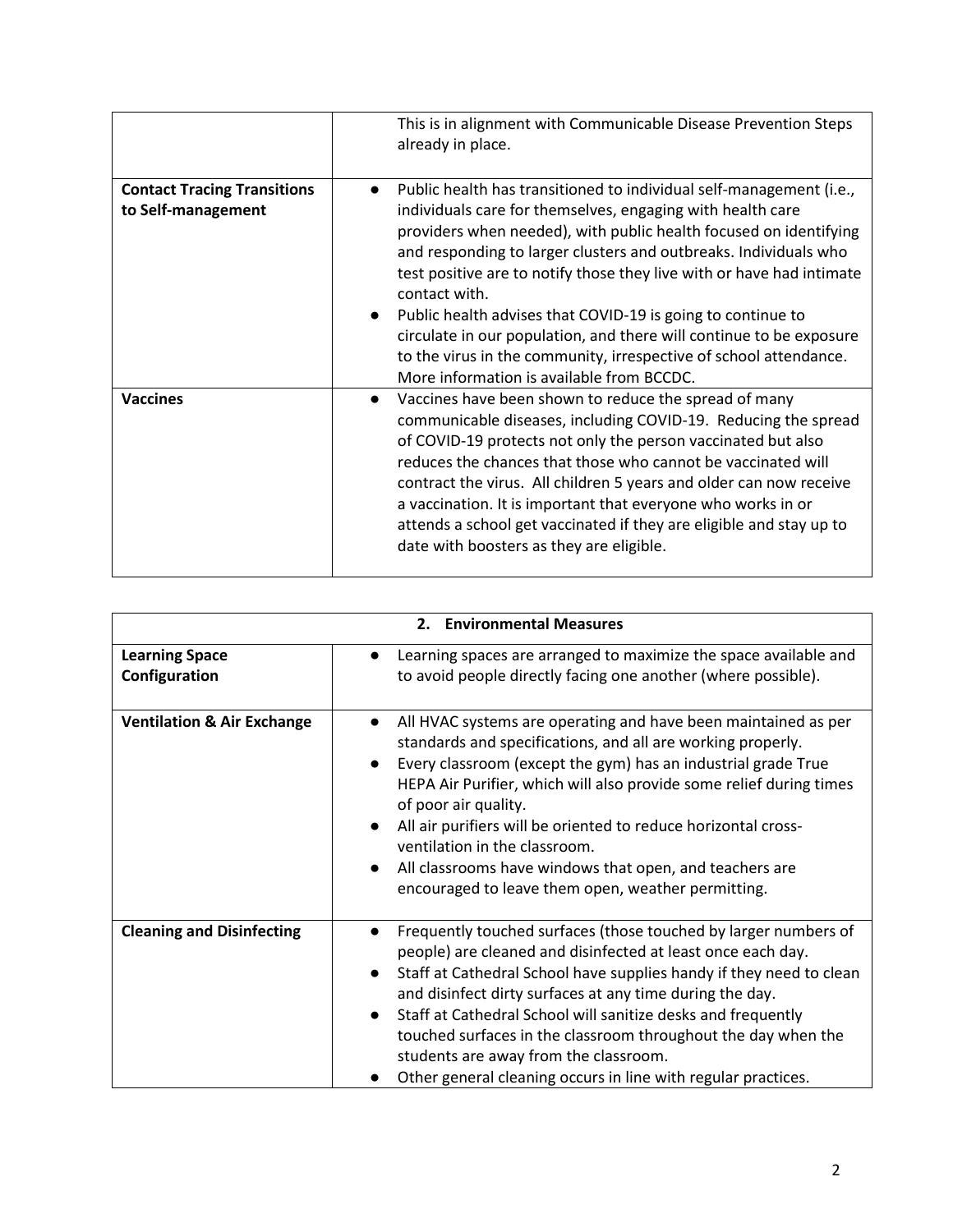|  | • If any student or staff member falls ill during the day, they will be |
|--|-------------------------------------------------------------------------|
|  | segregated until they leave. The area they had previously been          |
|  | occupying will be cleaned and sanitized as appropriate.                 |
|  |                                                                         |

| 3. Administrative Measures                                           |                                                                                                                                                                                                                                                                                                                                                                                                                                                                                                                                                                                                                                                                                         |
|----------------------------------------------------------------------|-----------------------------------------------------------------------------------------------------------------------------------------------------------------------------------------------------------------------------------------------------------------------------------------------------------------------------------------------------------------------------------------------------------------------------------------------------------------------------------------------------------------------------------------------------------------------------------------------------------------------------------------------------------------------------------------|
| <b>School Gatherings &amp; Events</b><br>(Including Extracurricular) | School gatherings and events (e.g., assemblies, chapel, parent-<br>$\bullet$<br>teacher interviews, etc.) are held virtually, whenever possible.<br>If gatherings and events must be in-person (e.g., inter-school<br>sports games, theatre productions), the number of people in<br>attendance is minimized as much as possible, does not exceed<br>50% operating capacity, and spectators are not present.<br>Extracurricular sports tournaments are paused, however,<br>individual competitions between teams can continue.                                                                                                                                                          |
| <b>Entrances and Exits</b>                                           | We have continued the practice of staggering class arrival and<br>dismissal times.<br>School staff will be asking students and families if they have<br>$\bullet$<br>completed a daily health check before entering school grounds.<br>Classes will enter the building in small "pods" of students to avoid<br>$\bullet$<br>crowding at entrances/exits.<br>During recess and lunch breaks, we have continued the practice of<br>staggering access to the outdoors, which helps to limit crowded<br>hallways.<br>Designated entrances/exits have been assigned for classes coming<br>from/going to the learning pavilion in order to limit crowding at<br>entrances/exits and hallways. |
| <b>Space Arrangement</b>                                             | Within the confines of our classrooms, we will remind students to<br>$\bullet$<br>give each other adequate 'personal space'. This means being<br>mindful and developing an awareness of those nearby. With the<br>addition of the middle school learning pavilion, we have additional<br>space to conduct our learning activities.<br>We will do our best to maximize outdoor learning all year.                                                                                                                                                                                                                                                                                        |
| <b>Staff Specific Considerations</b>                                 | Staff will respect the personal space of others while in common<br>areas, classrooms, and hallways.<br>The staff room should be limited to use by no more than 6 people<br>at a time.<br>Staff will clean/disinfect the space used in the staff room after use.<br>Staff will limit their use of the photocopier in the main office and<br>use the photocopier in the staff room instead.<br>Only one person may be in the school office photocopier/supply<br>room at any given time.                                                                                                                                                                                                  |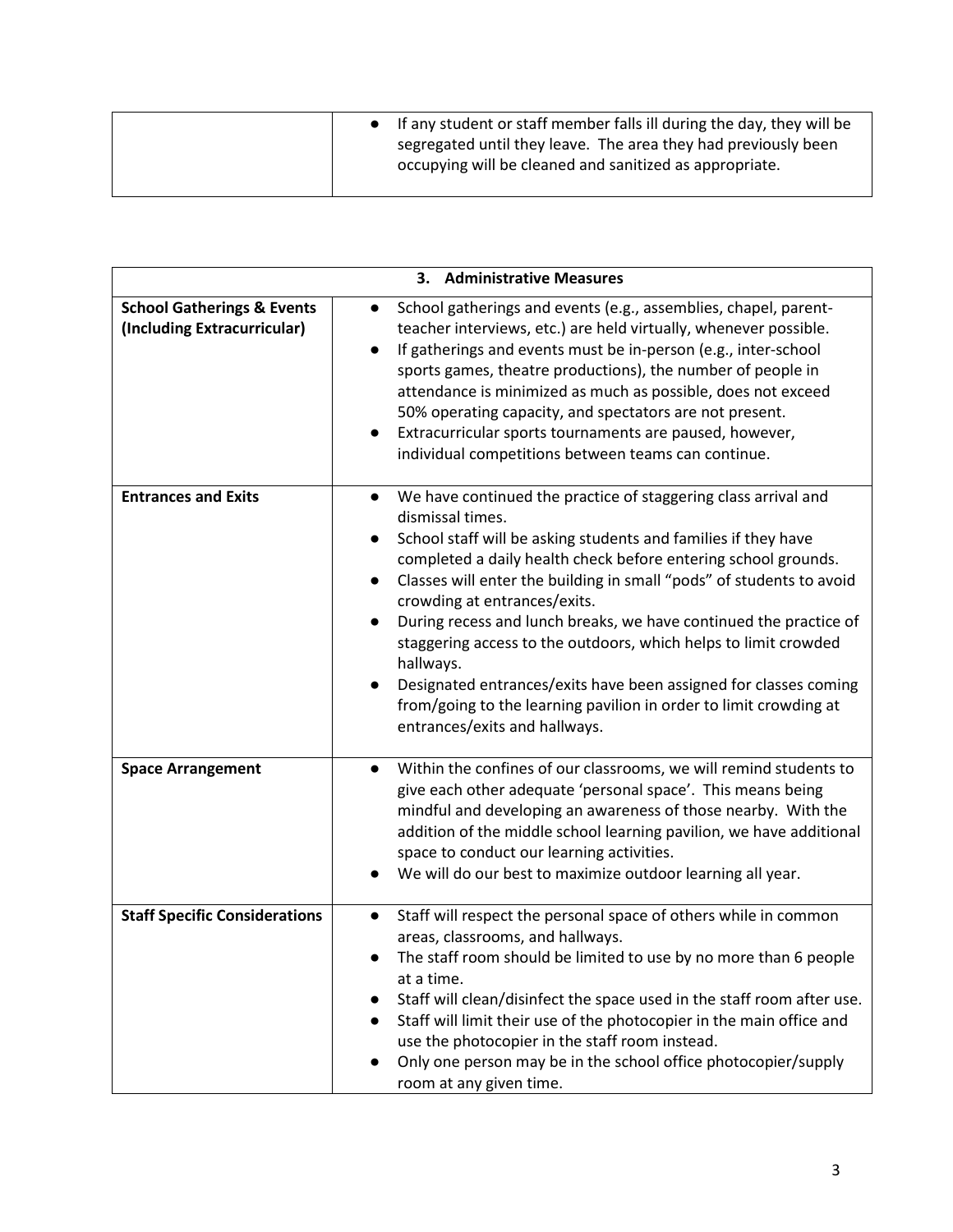|                                      | Staff-only gatherings such as meetings, professional development<br>$\bullet$                                                     |
|--------------------------------------|-----------------------------------------------------------------------------------------------------------------------------------|
|                                      | days, etc. will occur virtually.                                                                                                  |
|                                      |                                                                                                                                   |
| <b>Visitors, Including Itinerant</b> | Parent access to the school (classroom areas, gym, auditorium,<br>$\bullet$                                                       |
| <b>Staff, Temporary Teachers</b>     | etc.) is not permitted at this time.                                                                                              |
| on Call, Parents and Others          | Parents will say 'goodbye' to their children at the school gate.                                                                  |
|                                      | Parents who wish to come to the office are encouraged to call and                                                                 |
|                                      | make an appointment.<br>Itinerant staff and temporary teachers on call upon arrival must                                          |
|                                      | sign-in with the school office. They will be informed of the                                                                      |
|                                      | school's health and safety measures and must indicate acceptance                                                                  |
|                                      | of their responsibility to follow them at all times.                                                                              |
|                                      | All visitors coming to the office must first put on a non-medical<br>$\bullet$                                                    |
|                                      | mask, then ring the buzzer. Upon entry, they will sign in and write                                                               |
|                                      | their contact information (phone number) on the form, sanitize                                                                    |
|                                      | their hands, and proceed directly to the door of the office.                                                                      |
|                                      | If someone else is visiting the office, please wait outside the office<br>$\bullet$                                               |
|                                      | until invited in.                                                                                                                 |
|                                      | The school will keep the sign-in list for 45 days.                                                                                |
|                                      |                                                                                                                                   |
| <b>Curriculum, Programs and</b>      | Most learning activities will be able to proceed without undue<br>$\bullet$                                                       |
| <b>Activities</b>                    | extra precautions beyond good hygiene and sanitation practices,                                                                   |
|                                      | and the wearing of a mask while indoors.<br>In Music and Band classes, masks can be temporarily removed<br>$\bullet$              |
|                                      | while engaging in an educational activity that cannot be                                                                          |
|                                      | performed while wearing a mask (e.g., playing a wind instrument),                                                                 |
|                                      | but must be worn while singing or playing an instrument such as a                                                                 |
|                                      | drum. In other words, if a mask can be worn, it should be worn.                                                                   |
|                                      | K-12 students and staff are required to wear masks during PHE                                                                     |
|                                      | classes when they are indoors and a barrier is not present.                                                                       |
|                                      | Students are not required to wear masks during high-<br>$\circ$                                                                   |
|                                      | intensity physical activities6 (e.g., stationary bike,                                                                            |
|                                      | weightlifting, basketball, soccer); mask use during these                                                                         |
|                                      | activities is left to personal preference.                                                                                        |
|                                      | Staff are encouraged to move high-intensity physical<br>$\circ$                                                                   |
|                                      | activities outdoors whenever possible.                                                                                            |
|                                      | For low intensity activities (e.g., yoga, walking), students<br>$\circ$<br>are required to wear masks when they are indoors and a |
|                                      | barrier is not present.                                                                                                           |
|                                      |                                                                                                                                   |
| <b>Bus Transportation</b>            | Frequently touched surfaces and all other touched surfaces are<br>$\bullet$                                                       |
|                                      | cleaned and disinfected after each use of the bus.                                                                                |
|                                      | Practices are in place to clean and disinfect frequently touched                                                                  |
|                                      | surfaces when they are dirty.                                                                                                     |
|                                      | General cleaning will occur in line with regular practices.                                                                       |
|                                      | Students and bus drivers are required to wash or sanitize their                                                                   |
|                                      | hands before boarding and after leaving the bus.                                                                                  |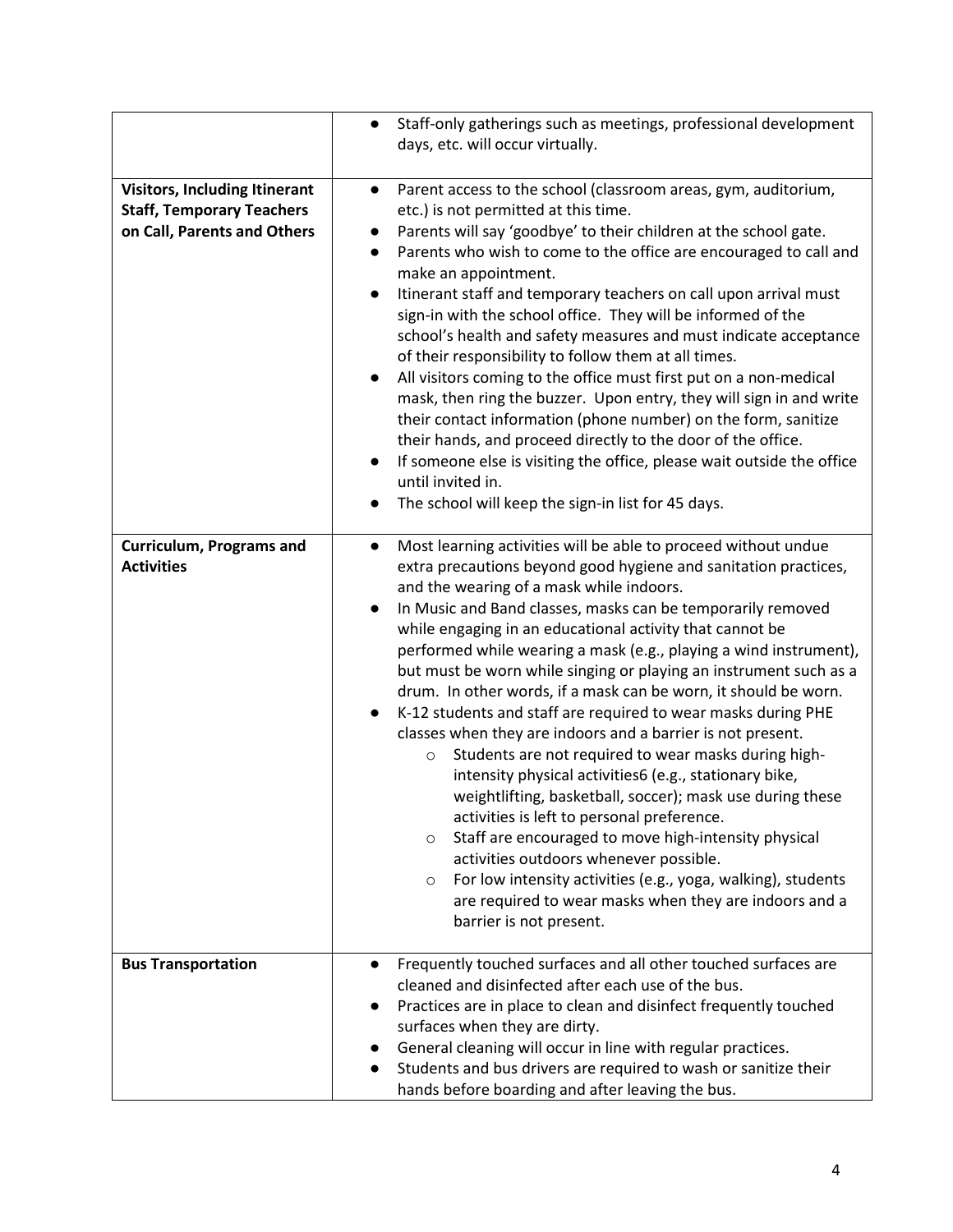|                                 | Students will be spread out if empty seats are available.<br>$\bullet$<br>All staff and students, K - 8 are required to wear a mask while on<br>the bus. The bus driver should remove his/her mask while driving.<br>Windows on the bus are opened when the weather allows.<br>Cathedral School does not support carpooling for school events<br>and uses buses to transport students in almost all cases. |
|---------------------------------|------------------------------------------------------------------------------------------------------------------------------------------------------------------------------------------------------------------------------------------------------------------------------------------------------------------------------------------------------------------------------------------------------------|
| <b>Food at School</b>           | Students are not permitted to share food or drink. Please<br>$\bullet$<br>reinforce this with your child.<br>Students and staff are encouraged to follow a "pack-in/pack-out"<br>process for lunches and snacks.<br>Our hot lunch providers are following regular operational and food<br>safety practices as regulated. (Our hot lunch program will<br>continue in January.)                              |
| <b>Community Use of Schools</b> | The school can provide space for the community to use, provided<br>those groups follow related public health guidance,<br>recommendations and Orders.                                                                                                                                                                                                                                                      |
| <b>Hand Hygiene</b>             | Hand cleaning facilities and hand sanitizers are available and<br>$\bullet$<br>accessible throughout the school (inside and outside) and are well<br>maintained.                                                                                                                                                                                                                                           |
| <b>Water Fountains</b>          | The use of water fountains is not limited. However, we will<br>$\bullet$<br>encourage all students to bring a water bottle that they can refill<br>during the day, thus reducing the unintentional spread of germs.                                                                                                                                                                                        |

| 4. Personal Measures                          |                                                                                                                                                                                                                                                                                                                                                                                                                                                                                                                                                                                                                     |
|-----------------------------------------------|---------------------------------------------------------------------------------------------------------------------------------------------------------------------------------------------------------------------------------------------------------------------------------------------------------------------------------------------------------------------------------------------------------------------------------------------------------------------------------------------------------------------------------------------------------------------------------------------------------------------|
| <b>Daily Health Checks</b>                    | Staff, parents and students have a responsibility to complete a<br>Daily Health Check. There is a K-12 Health Check app and an<br>interactive BCCDC Health Check Webpage appropriate for various<br>aged students. There is also a Health Check Webpage for adults as<br>well as other self-assessment tools provided by the BCCDC.                                                                                                                                                                                                                                                                                 |
| Stay Home When Sick /<br>What to do When Sick | Students, staff, or other adults should stay at home when sick, as<br>this is one of the most important ways to reduce the introduction<br>to and the spread of COVID-19 in schools.<br>Seasonal allergies, or ongoing conditions that are stable and<br>unchanging would not require a person to stay home.<br>Parents/caregivers and students can use the K-12 Health Check<br>$\bullet$<br>app, however, all illnesses mean the person must stay home.<br>Staff, students and parents/caregivers can also use the BCCDC<br>$\bullet$<br>online Self-Assessment Tool, call 8-1-1 or their health care<br>provider |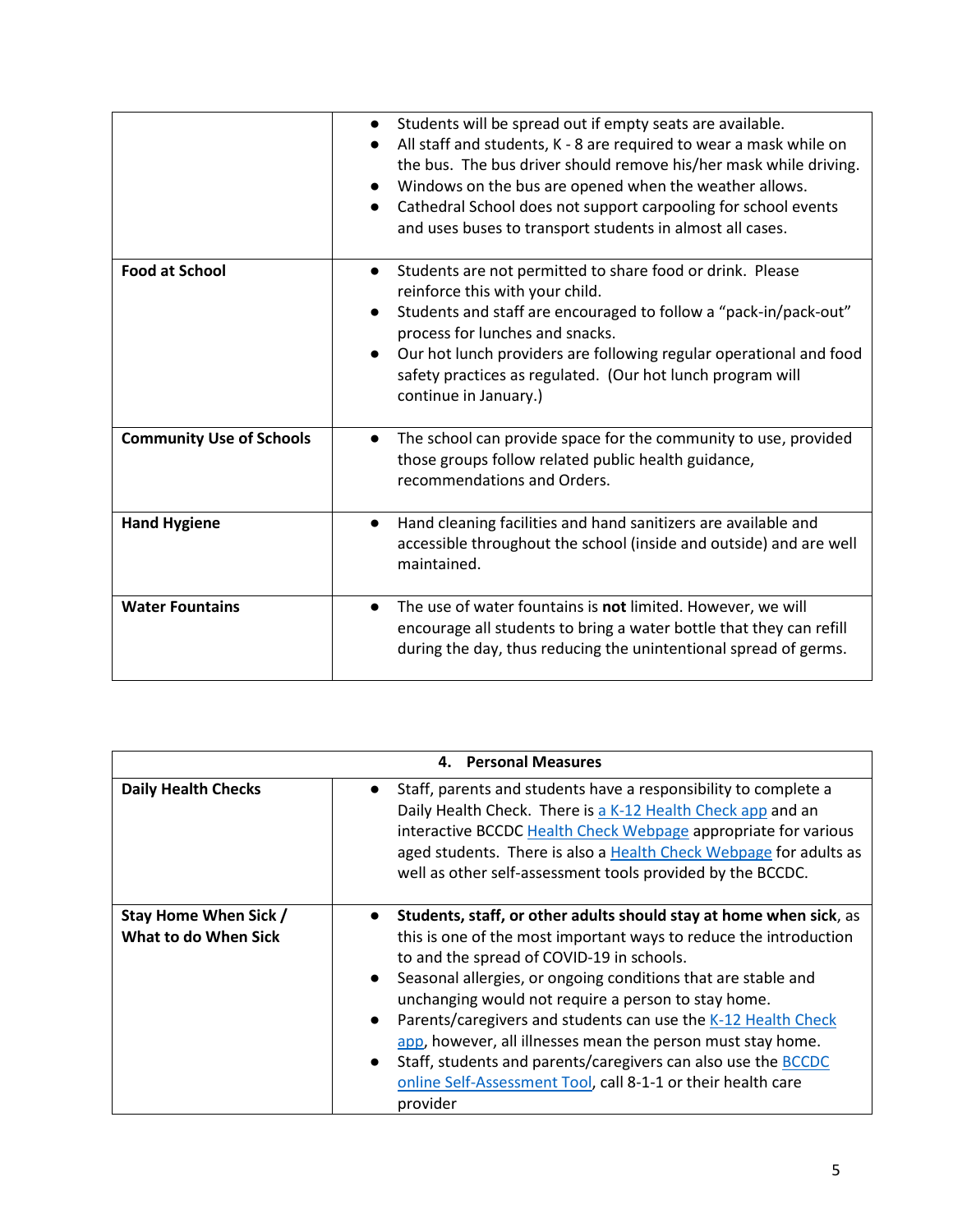|                                                           | Staff and other adults can refer to BCCDC's "When to get tested<br>for COVID-19"                                                                                                                                                                                                                                                                                                                                                                                                                                                                                                                                                                                                                        |
|-----------------------------------------------------------|---------------------------------------------------------------------------------------------------------------------------------------------------------------------------------------------------------------------------------------------------------------------------------------------------------------------------------------------------------------------------------------------------------------------------------------------------------------------------------------------------------------------------------------------------------------------------------------------------------------------------------------------------------------------------------------------------------|
| If Staff or Students Fall III<br>During the Day.          | If a student is determined to be sick during the day, parents will be<br>$\bullet$<br>called and asked to pick up their child as soon as possible.<br>When any person develops symptoms of illness while at school,<br>they will be asked to isolate from others immediately.<br>Students will be provided a mask if they do not already have one.<br>If required, staff will be provided assistance to get home.<br>$\bullet$<br>All surfaces touched by the ill person will be cleaned and<br>disinfected.<br>A record is kept of any staff or students who fall ill while at school.<br>Any person who falls ill while at school (or while at home) should<br>use the assessment tools listed above. |
| <b>Stay Home When Required</b><br>to Self-Isolate         | Students, staff or other adults must stay home if they are required<br>$\bullet$<br>to self-isolate. Additional information on self-isolation<br>requirements and support is available from <b>BCCDC</b> .                                                                                                                                                                                                                                                                                                                                                                                                                                                                                              |
| <b>Returning to School After</b><br><b>Illness</b>        | Health care provider notes (i.e., a doctor's note) are not required<br>$\bullet$<br>to confirm the health status of any individual, beyond those<br>required to support medical accommodation as per usual practice.<br>Generally, people can return to school or work once they begin to<br>$\bullet$<br>feel better, if they have not been told to self-isolate. The specific<br>guidance for how long a person should remain at home will<br>depend upon the symptoms experienced. Please visit the <b>BCCDC</b><br>website for up to date instructions for specific situations.                                                                                                                     |
| <b>Hand Hygiene &amp; Respiratory</b><br><b>Etiquette</b> | All students in grades K - 2 will wash their hands immediately upon<br>$\bullet$<br>entry to the school. (Sinks in the classroom or the washroom<br>directly outside the classroom will be used)<br>Students in grades 3 - 5 will wash their hands with soap and water<br>at our outdoor sink before entering the school buildings at all<br>times.<br>Students in grades 6 - 8 will wash their hands with soap and water<br>or use hand sanitizer immediately upon entering the learning<br>pavilion.<br>Hand cleaning facilities are available and accessible throughout<br>the school, and in every classroom, and are well maintained.                                                              |

|              | 5. Personal Protective Equipment                                                                                                                                                    |
|--------------|-------------------------------------------------------------------------------------------------------------------------------------------------------------------------------------|
| <b>Masks</b> | • Staff, adult volunteers and visitors, and students in Grade K to 8<br>must wear a non-medical mask while inside the school in<br>accordance with the PHO Order on Face Coverings. |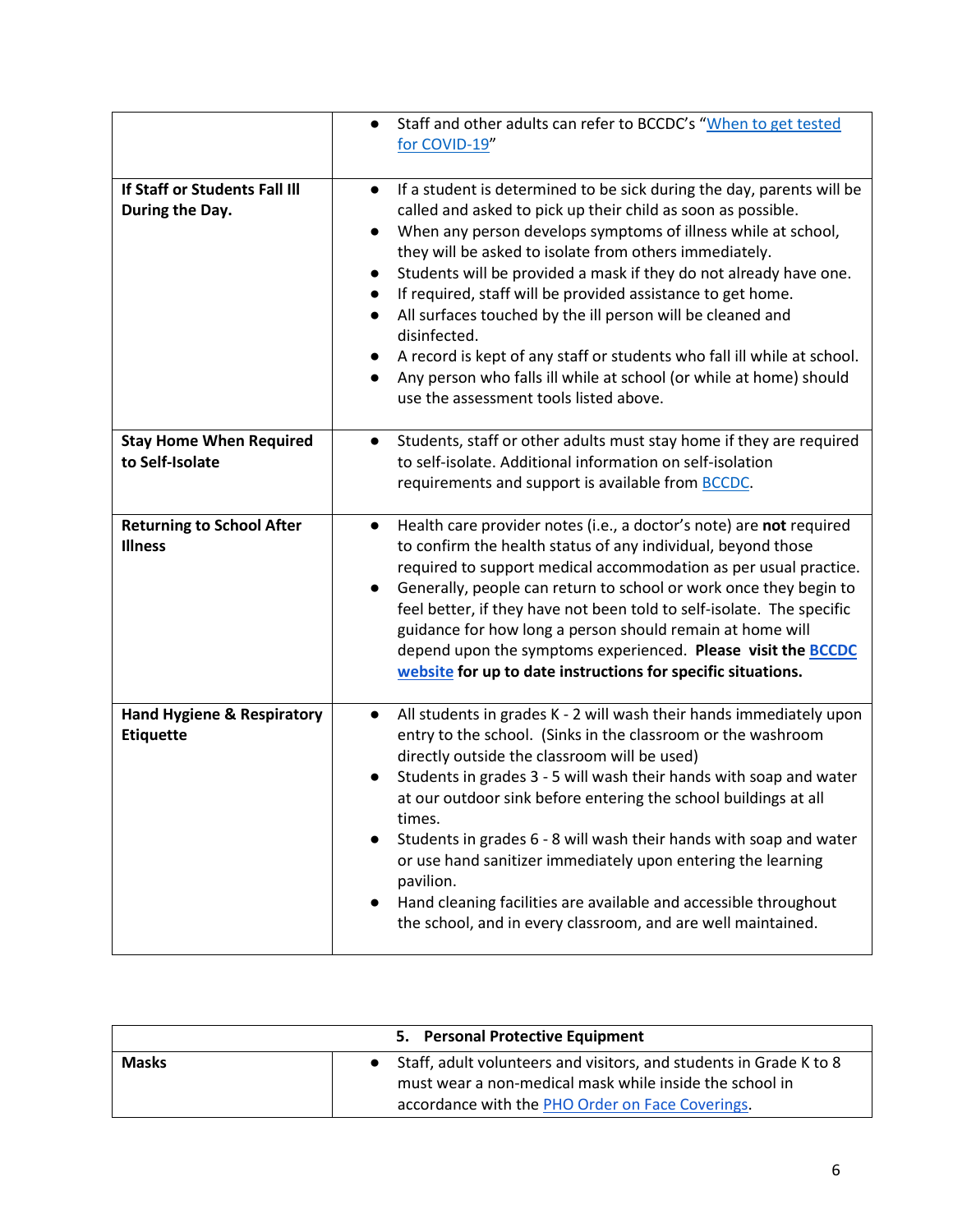| <b>Supportive School Environment &amp; Trauma-Informed Practice</b> |                                                                                                                                                                                                                                                                                                                                                                                                                                                       |
|---------------------------------------------------------------------|-------------------------------------------------------------------------------------------------------------------------------------------------------------------------------------------------------------------------------------------------------------------------------------------------------------------------------------------------------------------------------------------------------------------------------------------------------|
| <b>Personal Prevention</b><br><b>Practices</b>                      | The adults at the school will continue to support students as they<br>$\bullet$<br>practice personal prevention measures like hand hygiene and<br>respiratory etiquette. We have signs in place in all classrooms, the<br>washrooms, and hallways reminding students about these<br>personal prevention practices.                                                                                                                                    |
| <b>Personal Space</b>                                               | Students and staff will be encouraged to consider and respect<br>$\bullet$<br>each others' personal space. Personal space is the distance from<br>which a person feels comfortable being next to another person.                                                                                                                                                                                                                                      |
| <b>Positive &amp; Inclusive</b><br><b>Approaches</b>                | All staff will use positive and inclusive approaches to support<br>$\bullet$<br>students' personal prevention practices. No one will be made to<br>feel guilty or ashamed if they are not performing the personal<br>prevention practices correctly or if they cannot, for example, wear<br>a mask.                                                                                                                                                   |
| <b>Trauma-Informed Practice</b>                                     | This has been a very long pandemic and students and staff come<br>to school with diverse experiences, family practices and beliefs,<br>and varying levels of anxiety. All the adults in the school have<br>committed to look at things through a compassionate, trauma-<br>informed lens when planning activities, events, lessons, field trips,<br>etcetera, in order to support students and ensure they feel<br>welcomed and safe while at school. |

|                                                   | <b>WorkSafeBC Requirements</b>                                                                                                                                                                                                                         |
|---------------------------------------------------|--------------------------------------------------------------------------------------------------------------------------------------------------------------------------------------------------------------------------------------------------------|
| <b>Workplace Injuries and</b><br><b>Reporting</b> | • If a worker is injured as part of their workplace duties/tasks, follow<br>the established procedures.<br>Report all workplace injuries to your supervisor.<br>$\bullet$                                                                              |
| <b>Workplace Rights</b>                           | Workers have the right to refuse unsafe work. If you have<br>reasonable cause to believe that performing a job or task puts you<br>or someone else at risk, due to a lack of safety protocols and<br>procedures, you must not perform the job or task. |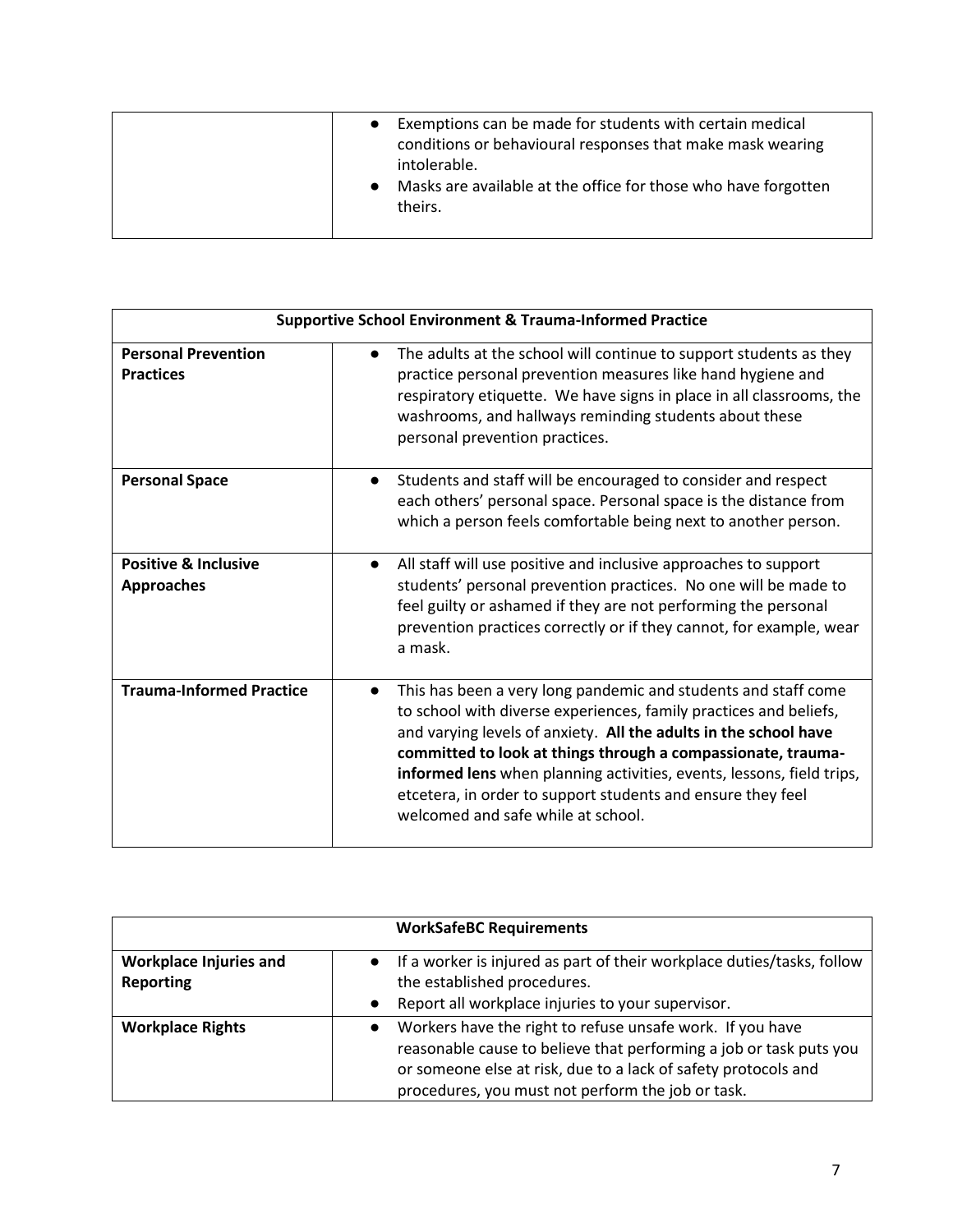|                                   | You must immediately notify your supervisor or employer, who<br>will then take the appropriate steps to follow:<br>https://www.worksafebc.com/en/health-safety/create-<br>manage/rights-responsibilities/refusing-unsafe-work                                                                                                                                                           |
|-----------------------------------|-----------------------------------------------------------------------------------------------------------------------------------------------------------------------------------------------------------------------------------------------------------------------------------------------------------------------------------------------------------------------------------------|
| <b>Workplace Responsibilities</b> | If workers are expected to follow special safety measures such as<br>deep cleaning, working alone, or working from home, they should<br>know and follow any "Safe Work Procedures" for those tasks<br>including the "Work at Home (Telecommuting) Policy"<br>Contact your supervisor or the Head of School if you have any<br>$\bullet$<br>questions or concerns about work procedures. |
| <b>Workplace Support</b>          | Our Employee Assistance Plan (EAP) with Amira Health provides a<br>number of tools and resources to assist with coping with COVID-19<br>and maintaining emotional well-being during the pandemic.                                                                                                                                                                                       |

| <b>COVID-19 Protocol Responsibilities</b>                                               |                                                                                                                                                                                                                                                                                                                                                                                                                                                                                                                                                                                                                                             |  |
|-----------------------------------------------------------------------------------------|---------------------------------------------------------------------------------------------------------------------------------------------------------------------------------------------------------------------------------------------------------------------------------------------------------------------------------------------------------------------------------------------------------------------------------------------------------------------------------------------------------------------------------------------------------------------------------------------------------------------------------------------|--|
| <b>Employer (Christ Church</b><br><b>Cathedral Educational</b><br>Society)              | Select, implement, and document risk assessments and<br>appropriate site-specific control measures<br>Ensure that all resources and materials required to implement and<br>$\bullet$<br>maintain the plan are reasonably made available as practical when<br>required.<br>Ensure that supervisors and workers are informed about the<br>$\bullet$<br>content of safety policies.<br>Conduct a periodic review of the effectiveness of the plan. This<br>includes a review of the available control technologies to ensure<br>that these are selected and used when practical.<br>Maintain records or training and inspections.<br>$\bullet$ |  |
| <b>Supervisors (Head and</b><br><b>Assistant of School and</b><br>other school leaders) | Ensure that workers are knowledgeable regarding the controls<br>$\bullet$<br>required to minimize their risk of exposure to COVID-19.<br>Direct work in a manner that eliminates or minimizes the risk to<br>workers.<br>Post or relay educational and informational material in an<br>accessible area for workers to review.<br>Know how and when to report exposure incidents.                                                                                                                                                                                                                                                            |  |
| <b>Workers (Teachers,</b><br><b>Educational Assistants,</b><br><b>Support Staff)</b>    | Know the controls required to minimize their risk of exposure to<br>$\bullet$<br>COVID-19.<br>Participate in COVID-19 related training and instruction.<br>$\bullet$<br>Follow established work procedures and instructions as directed<br>by the employer or supervisor.<br>Report any unsafe conditions or acts to the supervisor.                                                                                                                                                                                                                                                                                                        |  |